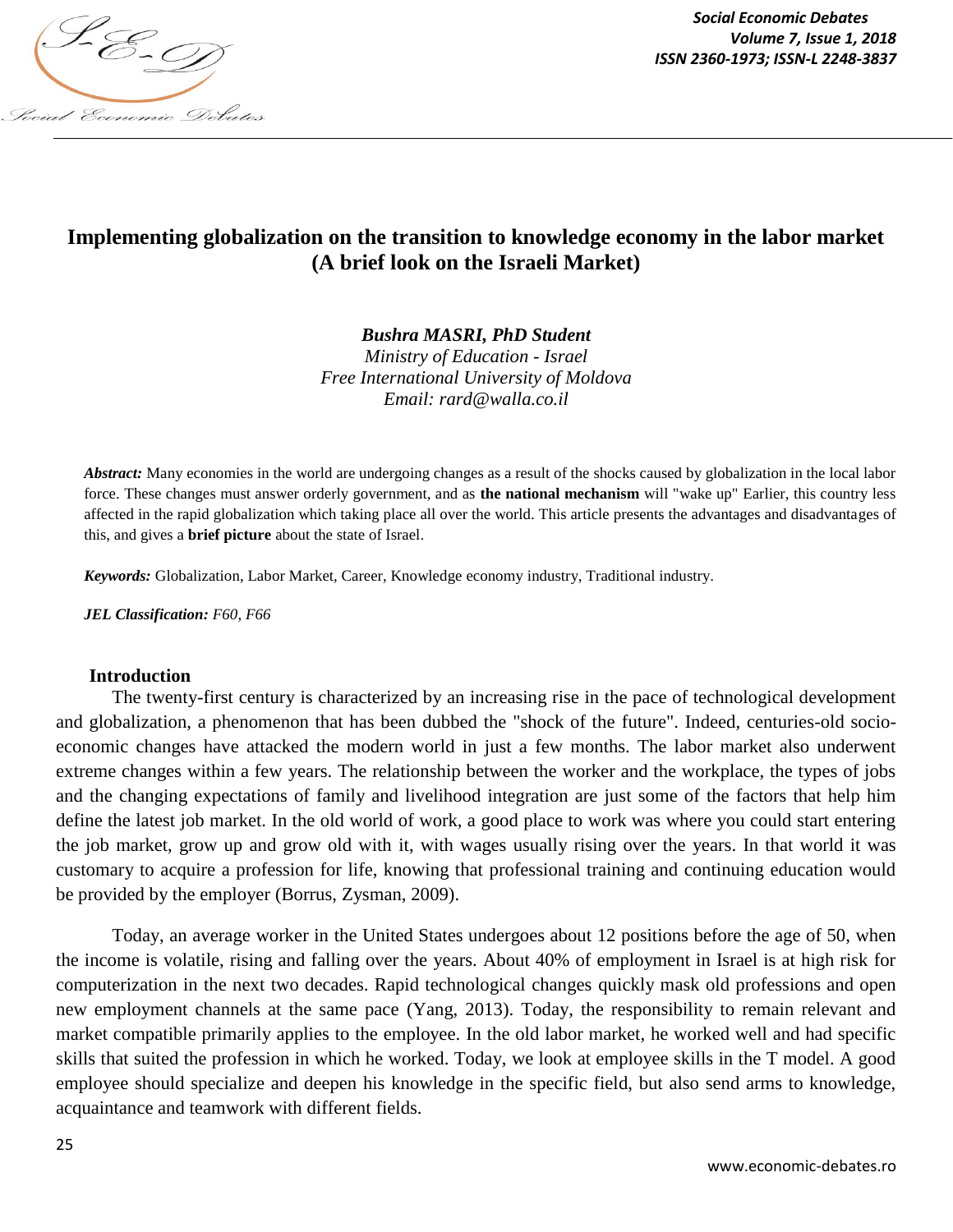

# **Traditional industry: characteristics**

As the world of industry look at the changes promoted by globalization, its impact on the labor force and its effects on the global and local economies increases. Traditional industry has undergone many changes, and is slowly disappearing. In its place since the 1990s, a knowledge industry based on other assets has emerged, apart from machinery, raw materials, large vehicles, and material products. Like many socio-economic influences, here too there are positive influences and negative influences. Most of the effects result in social processes that affect the employment situation, the quality of human capital, and the promotion of up-to-date industries. According to Browning & Singelmann, (Browning H, Singelmann, 2007) the most importance in analyzes the effects of globalization on the labor market in the world, lies in the fact that earnings from labor represent the main source of income for the great majority of the borrowers of developing nations and especially of the poor groups of workers, who lack ownership of any other material assets.

## **The positive impacts are:**

- I. Positive impacts can occur as a result of the increased capacity of developing countries to create new opportunities for work and production following the alignment of price distortions with respect to both labor and capital.
- II. The globalization industry has both direct and indirect effects on employment creation in the recipient countries. This depends on the size and type of investment, the type of technology adopted and the ability of the host country to master the imported technology and adapt it to its needs.
- III. The globalization also has indirect effects on employment through the vertical links to the ICT companies, and there may also be spillover effects of ICT on local science, technology, education and training.

## **The negative impacts are:**

- I. The negative effects occur as a result of large-scale technological developments that accompanies this phenomenon, which will reduce the demand on unskilled labor Even direct foreign investment does not care for cheap workers but only for highly skilled workers.
- II. The traditional nature of "work" may disappear due the rapid advances in technology, while at the same time creating new and innovative occupations in favor of the highly specialized professions.
- III. In increase in hidden employment, a lack of new job openings, and a deterioration of real wage rates are the consequences of globalization in most developing economies, which were unable to adapt the new technologies.
- IV. More over if the labor clause, will be enforced through the WTO, this will have a negative impact on economic growth and employment in many developing countries, where child labor exists and where working conditions are miserable.
- V. Most trade liberalization benefits will be received by the manufacturing-producing countries, while the smallest share will be going to the agricultural-producing countries (developing countries).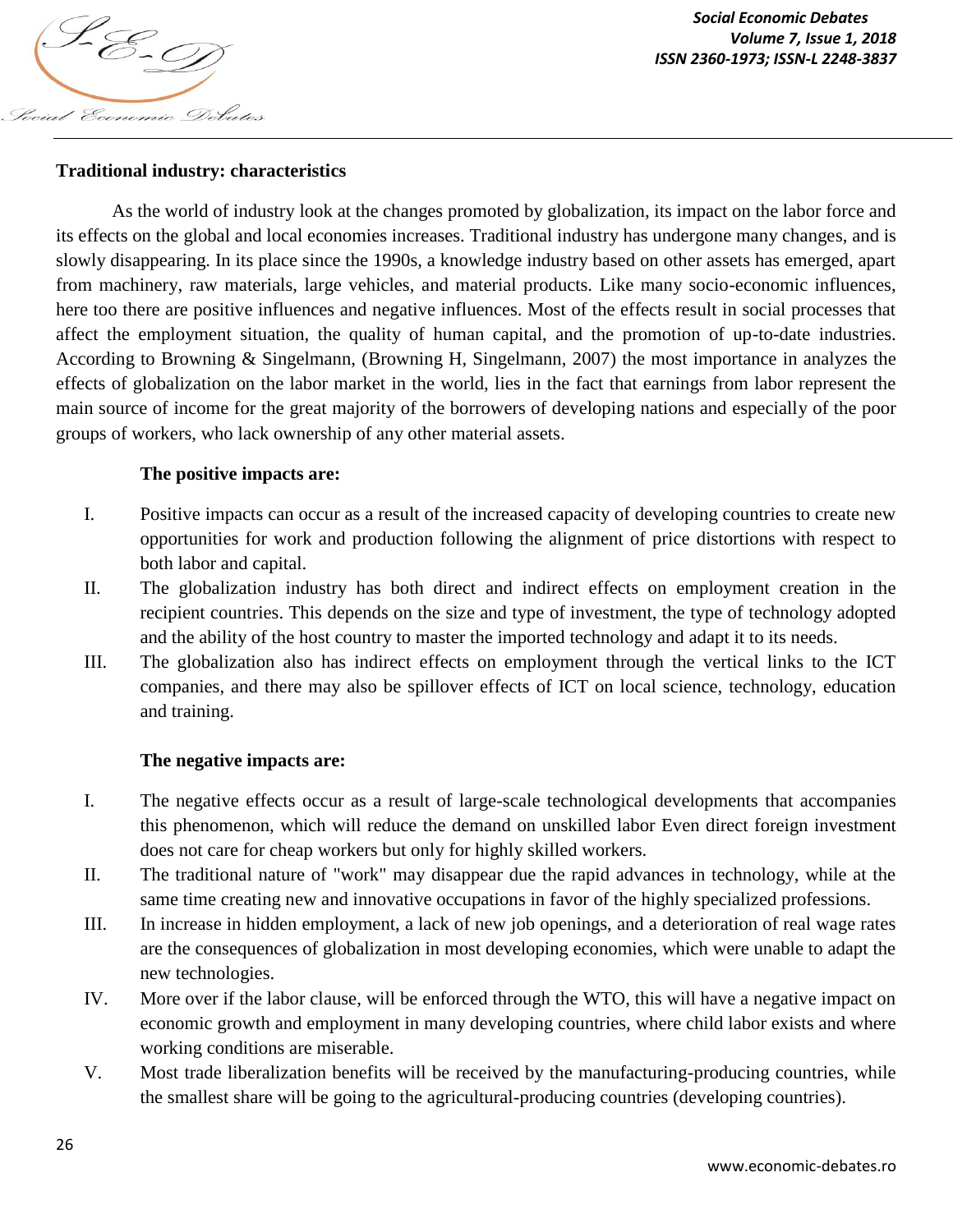

VI. In addition, policies of structural adjustment such as privatization imply an increase in unemployment since privatization is normally agreed by a reduction in the demand for labor.

The transition to dynamism in the labor market is relevant for employees throughout the career path. Today, when searching for a job, it is desirable to grasp every role as a promoter and add to the basket the abilities that the employee brings with him. It is important not to shy away from opening positions and temporary jobs, nor to be determined by them. Every job should be viewed as part of the training and as a springboard for better, professional or more economic follow-up. For promoting and maintaining relevance in the job market, working with a forward look should stay updated all the time, acquire new tools and thus adapt to the changing reality. He must allocate time and resources in advance to acquire new and relevant knowledge, to advance and develop (Bryson, Daniels, 2010).

#### **A career that crosses time, place and framework**

Bryson & Daniels (Eichengreen, Gupta, 2007) says that in the past, most of the work was done through physical presence in a major workplace. Today, more and more employees are employed remotely. In the past, the division into the category was clear: salaried or self-employed, often employed in one main workplace. What defined success at work were promotion and an increase in wages. In the not too distant future, up to 75% of employed persons will work outside the traditional office. Significant percentages of wage earners will also work as freelancers. Success at work will not only include looking at a promotion or a salary, but will also reflect the meaning and enjoyment of work, interest and leisure time.

#### **A brief look at Israel**

In a technological world of software, applications and smartphones, manufacturing industries are considered by many Old and innovative. Indeed, the data indicate that, like other developed countries, too The manufacturing industry in Israel has been eroding in recent years. True, it can be found within it even advanced, sophisticated and leading enterprises, but the overall picture is bleak. As the data show in the coming years, this industry suffers from a low added value, from exports, which for years have been treading on the spot and the decline in power A quality man. The traditional industries are labor-intensive but low-productivity: Although approximately 56% of the employed in manufacturing are workers of traditional industries, they constitute only 38% of the gross value added in manufacturing, and about 22% of industrial exports (www.economy.gov.il/RnD/ Innovation Strategy/ Pages/ Government Support.aspx).

In general, labor productivity in Israel is low by international standards and constitutes about 77% of the average fertility rate in the OECD and about 55% of that in the United States. The productivity gaps stem mainly from a low rate of capital investment and a low overall technological development rate. The productivity of the traditional industries in particular is much lower than the average industrial productivity in similar industries in the OECD. While the industries of the upper industries turn to the world participate in the global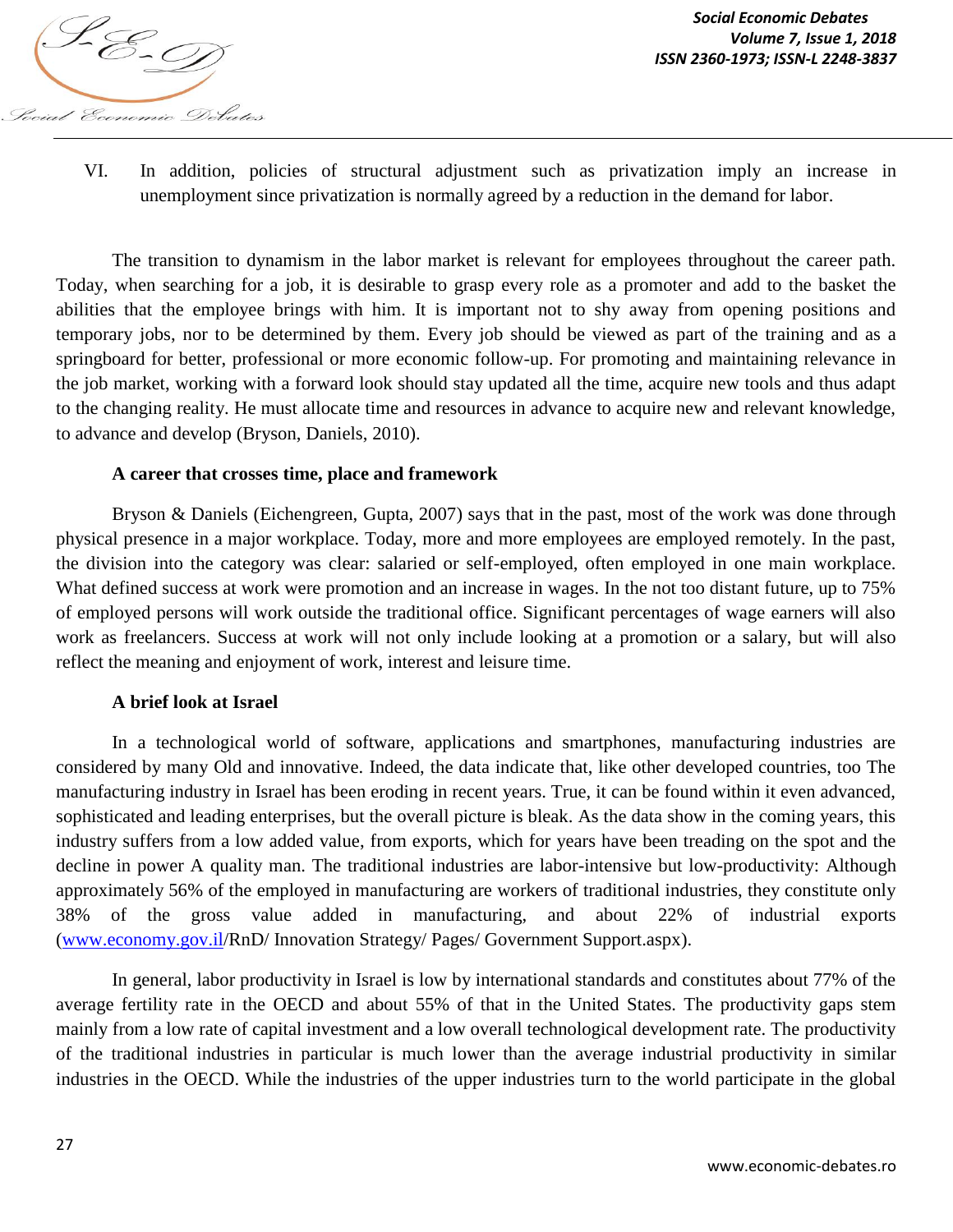

competition and increase the volume of exports from year to year, traditional industries export at low volumes and the volume of exports does not increase over time.

As a result of the continued decline in investments in machinery and equipment in manufacturing, the annual rate of investment in these components in Israel over the past decade was 7.4% of the GDP, while the average investment rate in the OECD was 6.5% on average, according to the Bank of Israel. In the labor productivity level between Israel and the OECD There is an increasing trend of closing factories alongside a declining trend in the establishment of new factories, in part due to the economic crisis of 2008-2009 and the increase in the opening of manufacturing plants abroad, sometimes at the expense of production in Israel. Between 2005 and 2013, the number of net establishments in Israel decreased by 534 establishments. The hightech industry attracts the engineers very strongly. It provides employees with comfortable conditions, high salaries, professional challenges and prestige. Therefore, many college and university graduates prefer to work in high-tech and not in the manufacturing industry. At the same time, vocational-technological education suffers from quantitative and qualitative deterioration, and as a result, the shortage of technicians and practical engineers.

## **Figure 1 The Challenge: Changing the DNA of the manufacturing industry in Israel**



Source: Made by the Author from source, www.boi.org.il/he

News And Publications/ Regular Publications/ Pages/ Default.aspx

The picture is becoming increasingly severe in view of the movement of the clamps - the difficulty of dealing with competition from the east on prices on the one hand, and the competition that rises from the west on quality and sophistication on the other. Therefore, the continuation of the industry as a "business as usual" model is the erosion of the Israeli industry to the point where factories are collapsing due to their inability to cope successfully with market competition. But should we accept this reality and make do with a limited number of leading innovative enterprises in their field, which stand out against the background of most of the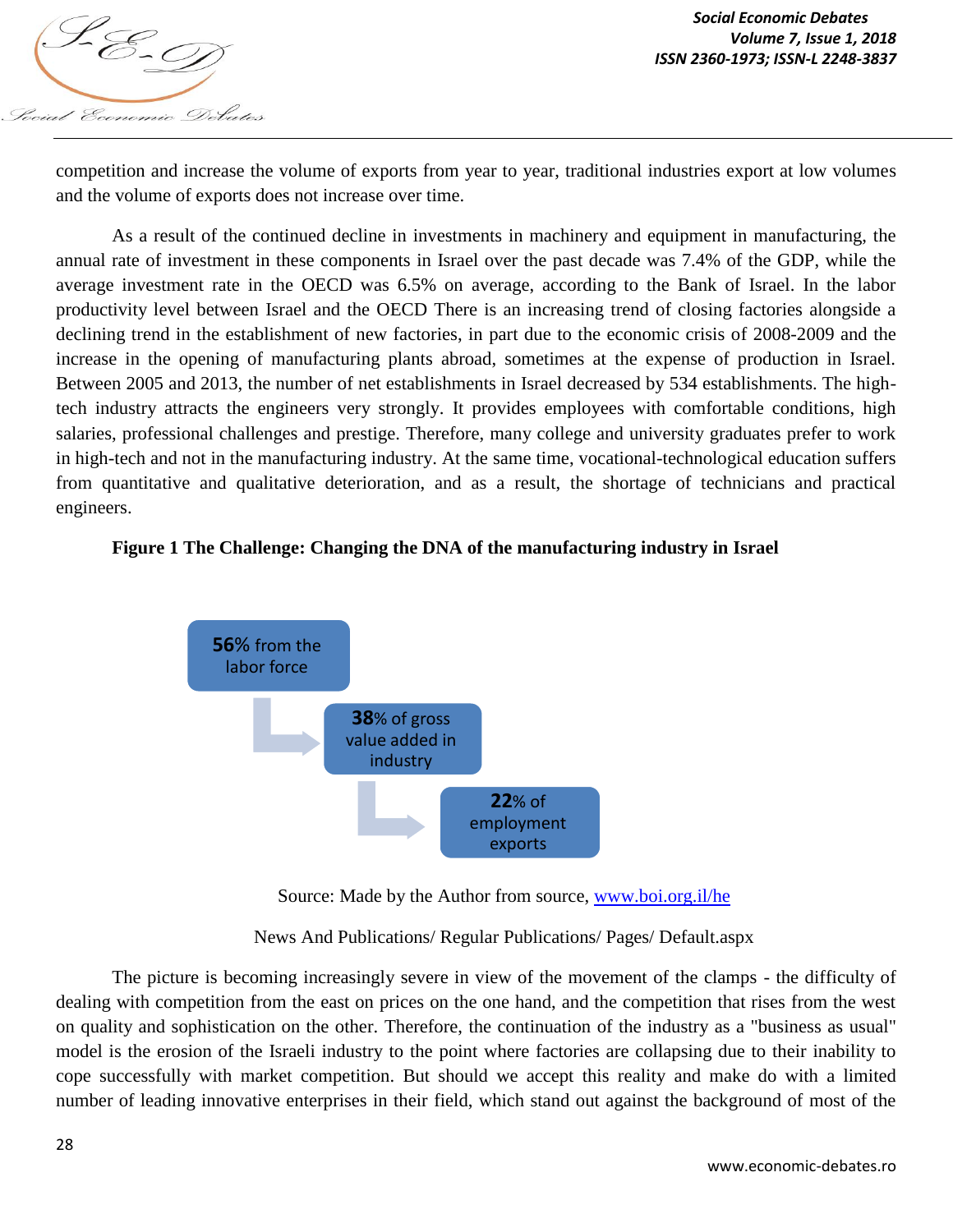

old-fashioned factories that are closing down? While it is likely that outdated factories will continue to close, we estimate that there are sectors and companies in the manufacturing industries that can be transformed, change their DNA and become competitive at the global level. In order to bring about this change, the management paradigm must be changed: to take calculated risks, to invest in the development of technological innovations, and to strive to create new and high-quality value for customers (www.boi.org.il/he).

According to the ministry of economic (www.economy.gov.il ) the government has to establishing an innovation mechanism for the **knowledge economy industry** that will replace traditional industry in Israel. More specifically, the objectives of the innovation mechanism are to strengthen research and development in Israeli industry, to increase the economic benefits that industry brings to the Israeli economy, to promote exports, to create jobs and to preserve Israel's place in the forefront of global innovation.

In order to ensure the realization of its mission and objectives, the innovation authority must first and foremost achieve two main objectives:

**The first** is ensuring Israel's current and future competitiveness and growth engines - although the Israeli high-tech industry is considered to be the most innovative and leading in the world, but it is never robust. Many countries invest considerable resources in cultivating these industries, and even countries that have previously focused only on manufacturing, such as China, join the race and put an emphasis on innovation. Alongside the increasing trend of competitiveness, one can discern trends contributing to the decline in Israel's competitiveness, such as a decline in the rate of government expenditure on R & D, a decline in the volume of activity by Israeli venture capital funds, a decline in the rate of high-tech employees, a decline in the number of students studying science and engineering. Cannot remain silent and in order to ensure the future competitiveness of the economy it must face various challenges.

**The second** is the leakage of added value from the high-tech industry to the entire economy. The hightech industry in Israel is considered a prosperous and leading industry with high productivity, international standards, leading innovation fronts and competition with companies around the world. These characteristics usually do not characterize traditional industries, services or the public sector. This raises the question of how we can allow more and more bodies and populations in the State of Israel to benefit from the performance of this industry.

The areas of activity of the innovation authority are:

- $\checkmark$  Growth arena Supporting young and mature companies to advance the process of transforming theoretical knowledge into a finished and useful product, and to become leading companies in their field.
- $\checkmark$  The technological infrastructure arena supports generic R & D that is still far from being implemented in the market and creates a connection between academia and industry, which will yield products based on technological know-how.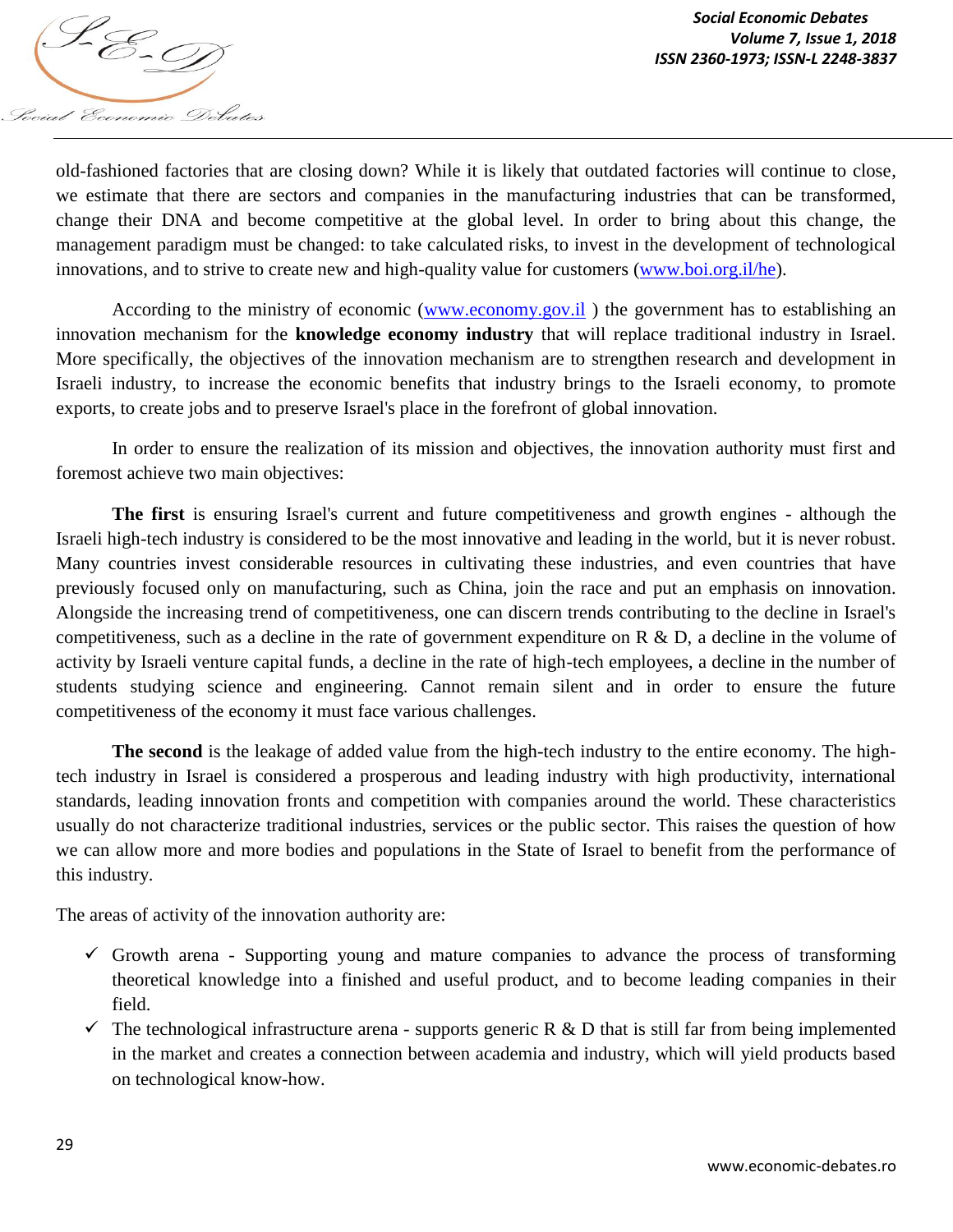

- The Start-Up Arena Supports entrepreneurs at the beginning of their steps to advance a new technological idea for industrial realization. It also supports technological hothouses - an aid system that provides early start-up companies with a convenient incubator to carry out the research, development and organization needed to turn a technological idea into a business product.
- $\checkmark$  The International Division was established in order to assist companies in Israel to strategically connect to suitable companies abroad, thereby improving their competitiveness and their ability to penetrate international markets.
- $\checkmark$  Advanced production arena supports the improvement of competitiveness and productivity in manufacturing industries on the basis of technological innovation.
- $\checkmark$  The social-civic arena harnesses technological innovation in Israel in order to cope with social challenges and to improve the level of public services provided to citizens in Israel. It also works to increase the variety and scope of the populations taking part in the innovation industry.

## **Conclusion**

There are many options of implications for globalization. The desired adjustments to the work ethic require creativity at the national level, economic initiatives and investments, mainly for the long term. However, every country, including the State of Israel, is committed to policy change, and especially to understanding that the labor force in the workforce will undergo changes that require early preparation and the work of a governmentwide team, all of its ministries and even international cooperation with other countries.

## **References**

1. Borrus, M. Zysman J. (2009), *Globalization with borders: the rise of Wintelism as the future of industrial competition*. Enlarging Europe: the industrial foundations of a new political reality. University of California, Berkeley

2. Browning H, Singelmann J. (2007), *The emergence of a service society: demographic and sociological aspects of the sectorial transformation of the labor force in the USA*. National Technical Information, Springfield; US

3. Bryson, J.R. Daniels, P.W. (2010*), Service worlds: the "services duality" and the rise of the "Manu service" economy*. Service science. Edited by: Maglio PP. Handbook of service science, Springer, Heidelberg

4. Eichengreen, B. Gupta, P. (2009), *The two waves of service sector growth*. NBER Working Paper no. 14968. The National Bureau of Economic Research, Cambridge; UK

5. Francois, J. (2014), *Producer services, scale and the division of labor*. Oxf Econ Paper,42(4), UK